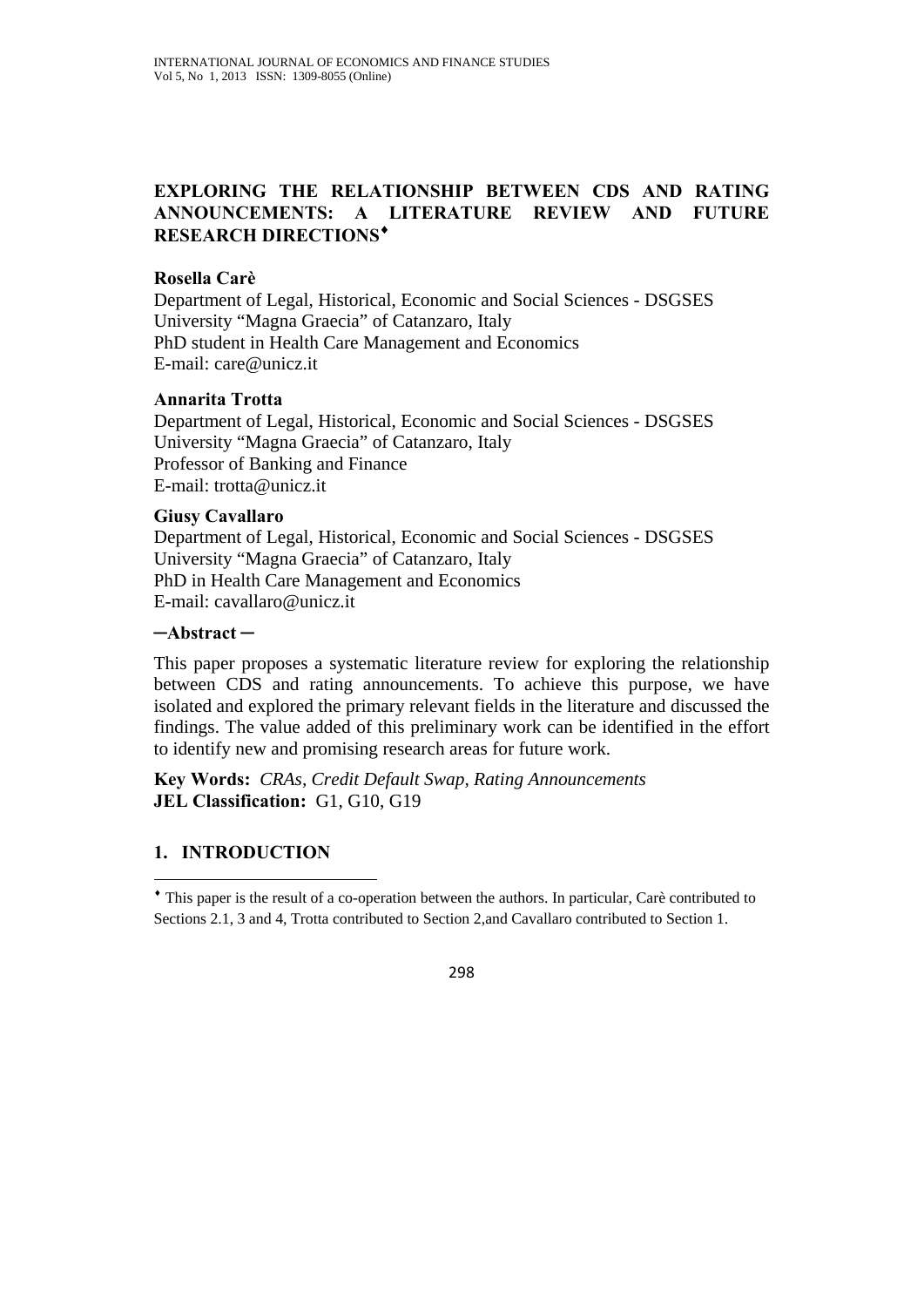The recent financial crisis has highlighted credit rating agencies (CRAs) and credit derivatives. Particularly, during the subprime mortgage crisis, CRAs were strongly criticised for issuing a high percentage of inaccurate credit ratings and for failing to predict dangerous situations in a timely manner (Chava et al., 2012:2). At the same time, it is undeniable that the credit default swap (hereafter, CDS) market represents one of the most significant financial innovations (\$25.9 trillion (national amount) on December 31, 2011 (ISDA)).CDSs present some interesting features that allow analysis of how public and private information affects market prices. The growing interest in the literature regarding the credit derivatives market is due, therefore, to the characteristics of these contracts that make them potentially more efficient than other financial instruments in establishing the "right" price for credit risk (Di Cesare, 2006:123). For this reason, there has been a recent emergence in the international debate and a growing interest by researchers regarding the relationship between the CDS and rating announcements, and this focus has emphasised the ability of the CDS to incorporate new information much faster than the release of ratings. However, despite the attention focused by scholars on this topic, the existing contributions are still deeply heterogeneous with respect to dataset type, methodology used and especially results. Starting with these considerations, this research discusses the information/predictive ability of the CDS to react to rating announcements through the systematisation of the existing contributions in the literature by outlining a comprehensive framework to identify the main issues addressed, any links and / or any common results. The method used is a systematic literature review. The paper is organised as follows. Section 2 presents the methodology used to perform the study. Section 3 reflects the typical purposes associated with a literature review: classification of research streams, identification of key research areas and synthesis of the main findings. Finally, Section 4 discusses the results and addresses further research directions.

# **2. METHODOLOGY FOR RESEARCH AND DATA SYNTHESIS**

The method used in this work is a systematic literature review that is based on a three stage procedure: data collection, data analysis and synthesis of the results (Tranfield et al., 2003:207-222). According to Tranfield et al. (2003:208), the aim of conducting a literature review is often to enable the researcher both to map and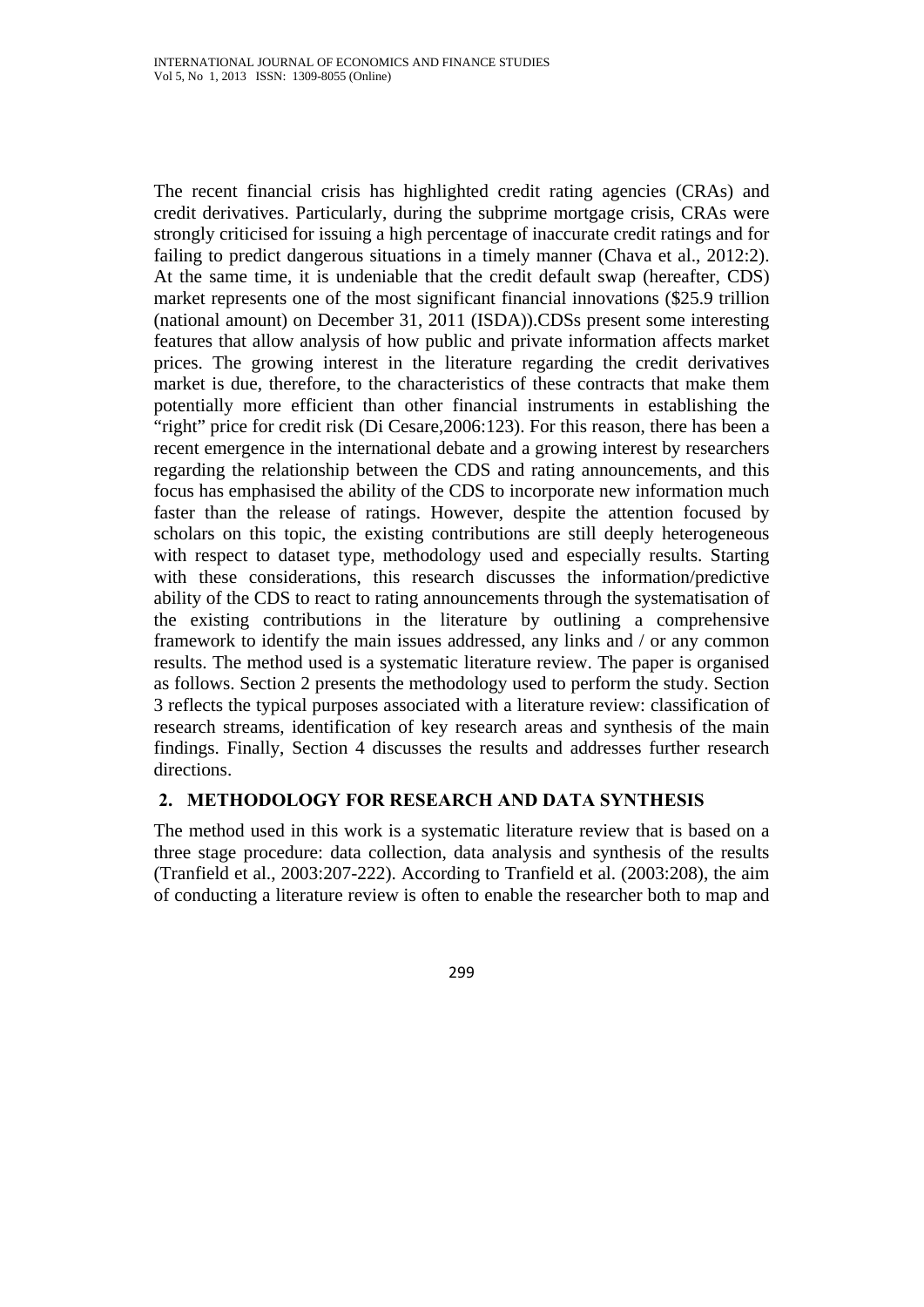assess the existing intellectual territory and to specify a research question that will further develop the existing body of knowledge.

The systematic nature of such a procedure improves the quality of the review process and the results obtained through the use of this transparent and reproducible method.Studies were selected using a keyword search in the main database for the social sciences: ISI Web of Knowledge (ISI) and EBSCO for the typology "subscription database" and Social Science Research Network (SSRN) and Google Scholar for the typology "open access". Both types of databases have been integrated to obtain a better representation of the phenomenon under investigation. EBSCO exceeds all other databases available in terms of its premium content of peer-reviewed, business-related journals, while ISI provides access to the world's leading citation databases and has a thorough journal selection process (Mikki, 2009:42). To ensure thorough coverage, we added SSRN, which has been rated the number one open access repository in the world (for July, 2012). Furthermore, while advanced researchers extensively use Google for searching, Google is not limited to refereed, high-impact journals and conference proceedings (Meho et al., 2007:2123). Therefore, for a more thorough analysis, it is wise to apply different services, such as ISI for its guaranteed reviewed scientific content and controlled citation data and Google Scholar for its wider collection of sources including books and proceedings (Mikki,2009:49). The strategies used for the realisation of this systematic review of the literature are summarised in Chart 1.

Chart 1. The literature review process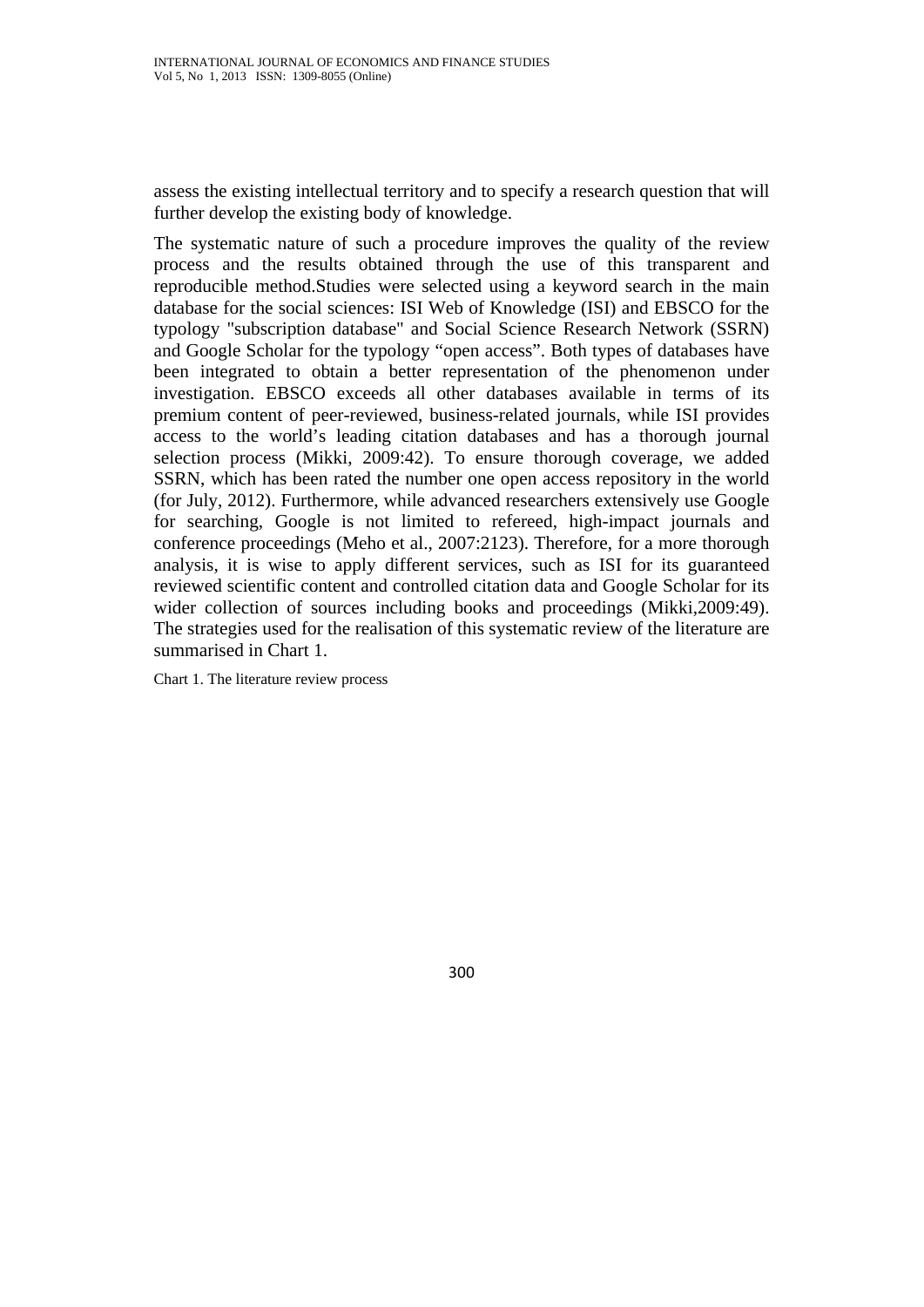

## **2.1 Data synthesis**

The search strings used are shown in Table 1. The same search criteria were used for all databases. With respect to time period, we selected the algorithm "every year", while with respect to type of work, we selected academic journals, books, conference materials, working papers and institutional working papers. The searches produced a total of 12013 results (Table 1). An analysis of the results allowed us to detect, as expected, a large overlap among the four databases. The greater number of results is attributable to Google Scholar, which also returned results that were not a perfect match with the search expression because of its search algorithmic structure(Mikki, 2009:42). All articles obtained were analysed to verify relevance with the object by analysis of the abstracts. This step reduced the number of results related to our research topic to 212 (Table. 1).

| Table 1. Results by keywords and database             |     |                      |          |       |       |                       |    |          |                                                        |     |
|-------------------------------------------------------|-----|----------------------|----------|-------|-------|-----------------------|----|----------|--------------------------------------------------------|-----|
| <b>Keywords</b>                                       |     | <b>Total results</b> |          |       |       | Total "valid" results |    |          |                                                        |     |
|                                                       |     | ISI                  |          |       |       |                       |    |          | <b>SSRN SCHOLAR Total EBSCO ISI SSRN SCHOLAR Total</b> |     |
| "CREDIT DEFAULT SWAP" and "RATING"                    | -61 | 130                  | 55       | 6470  | 6716  | $12^{\circ}$          | 8  | - 11     | 32                                                     | 63  |
| "CREDIT DEFAULT SWAP" and "CREDIT RATING AGENICES"    | 6   | 13                   | 15       | 1510  | 1544  | $\mathcal{P}$         | 4  |          | 30                                                     | 43  |
| "CREDIT DEFAULT SWAP" and "RATING" and "ANNOUNCEMENT" | 10  | 14                   | $\Omega$ | 1170  | 1194  |                       | 8  | $\Omega$ | 49                                                     | 64  |
| "CDS" and "CREDIT RATING AGENCIES"                    |     | 4                    | 14       | 2540  | 2559  |                       | 3  | -9       | 29                                                     | 42  |
| Number of results                                     | 78  | 161                  | 84       | 11690 | 12013 | 22                    | 23 | 27       | 140                                                    | 212 |

After removing the overlaps resulting from the use of the same keywords in multiple databases, 61 significant results were identified and serve as the basis for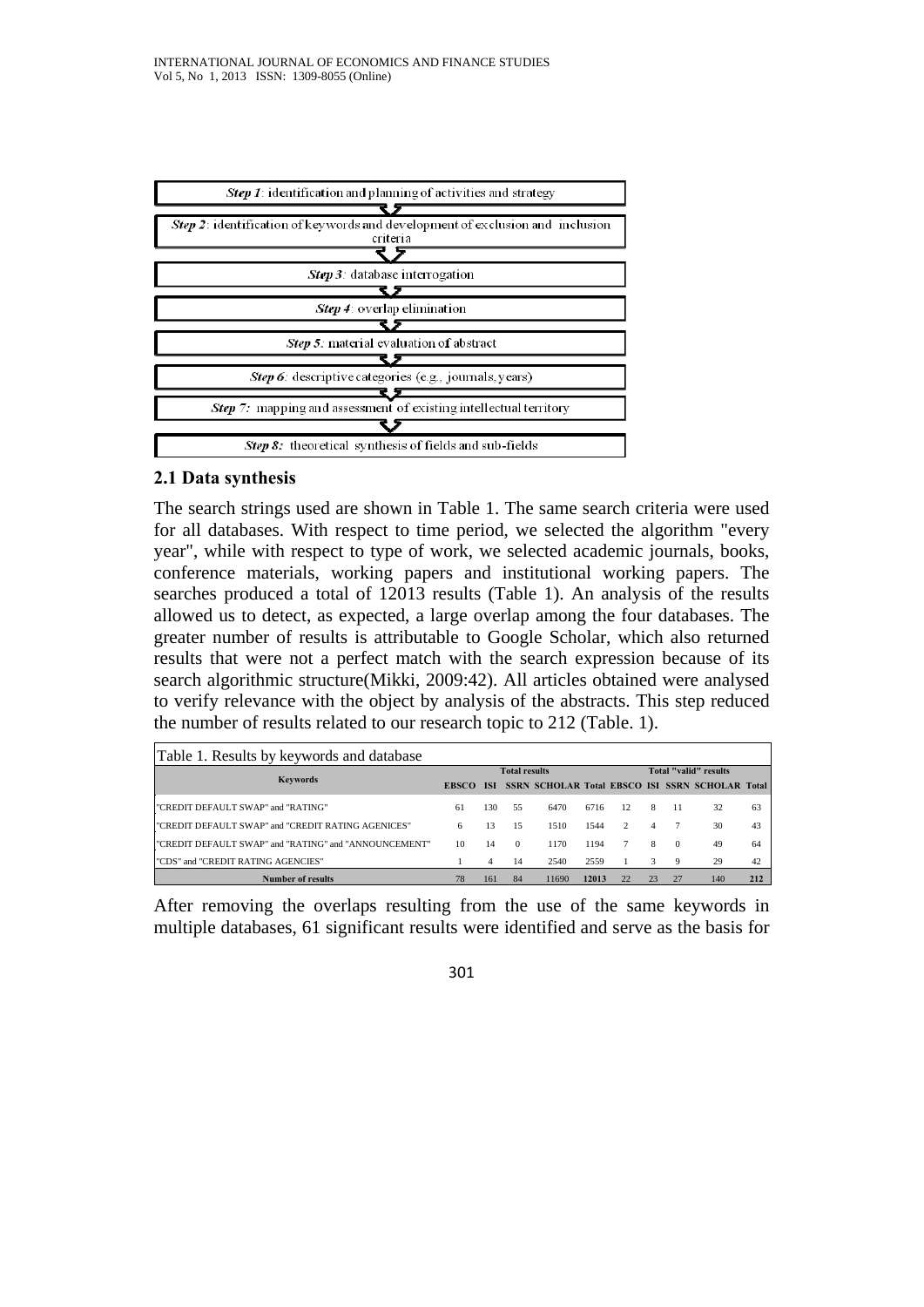the present work. These papers were classified according to the following variables: type of product, year and journal.The analysis of the obtained data shows a significant increase in scientific production in 2012, an increase that is likely due to the recent tensions related to the debt of sovereign countries. Further classification was performed for the papers published in scientific journals.A demonstration of the importance awarded the issue in recent years is found in the journals that have published the largest number of relevant contributions. These include Journal of Banking and Finance (16%), Journal of Fixed Income (12%),Journal of Credit Risk (8%) and European Financial Management (8%). Our classification and analysis of the identified sample are presented in Section 3.

## **3. THE RELATIONSHIP BETWEEN CDS AND RATING ANNOUNCEMENTS: A LITERATURE REVIEW**

According to Tranfield et al. (2003:220), the aim of our systematic review is to provide collective insights through a theoretical synthesis of the related fields and sub-fields. The assessment process of selected works reveals certain leading themes. By using our search strings (see Table 1),we identify four research areas: i) studies focused on the role of the CRA in the market, ii) studies focused on CDS market characteristic and spread change determinants, iii) studies focused on the rating announcement effect, and iv) studies focused on the concept of market efficiency and implied rating. All of these areas have been explored.

The rating process is typically based on both public and private information (except for unsolicited ratings). From an operational perspective, the purpose of ratings is to measure credit risk in terms of probability of default, expected losses or likelihood of timely payments in accordance with contractual terms (Gonzalez et al., 2004:16). CRAs are perceived as powerful institutions that can influence issuer survival by affecting their access to funding markets and by affecting their funding costs. At the same time, there have been claims that CRAs simply follow the market and react to events rather than anticipatethem (Kiff et al., 2012:5). Hill et al.(2010:1309) find evidence of specialisation among agencies and evidence of stronger reactions to changes in Standard and Poor's rating assessments than in those of the other agencies. The recent discussion indicates that credit ratings may not correspond to credit risk assignment based on realistic and correct assumptions. With respect to the second field, we find that given the relatively recent development in the CDS market, empirical works on the determinants of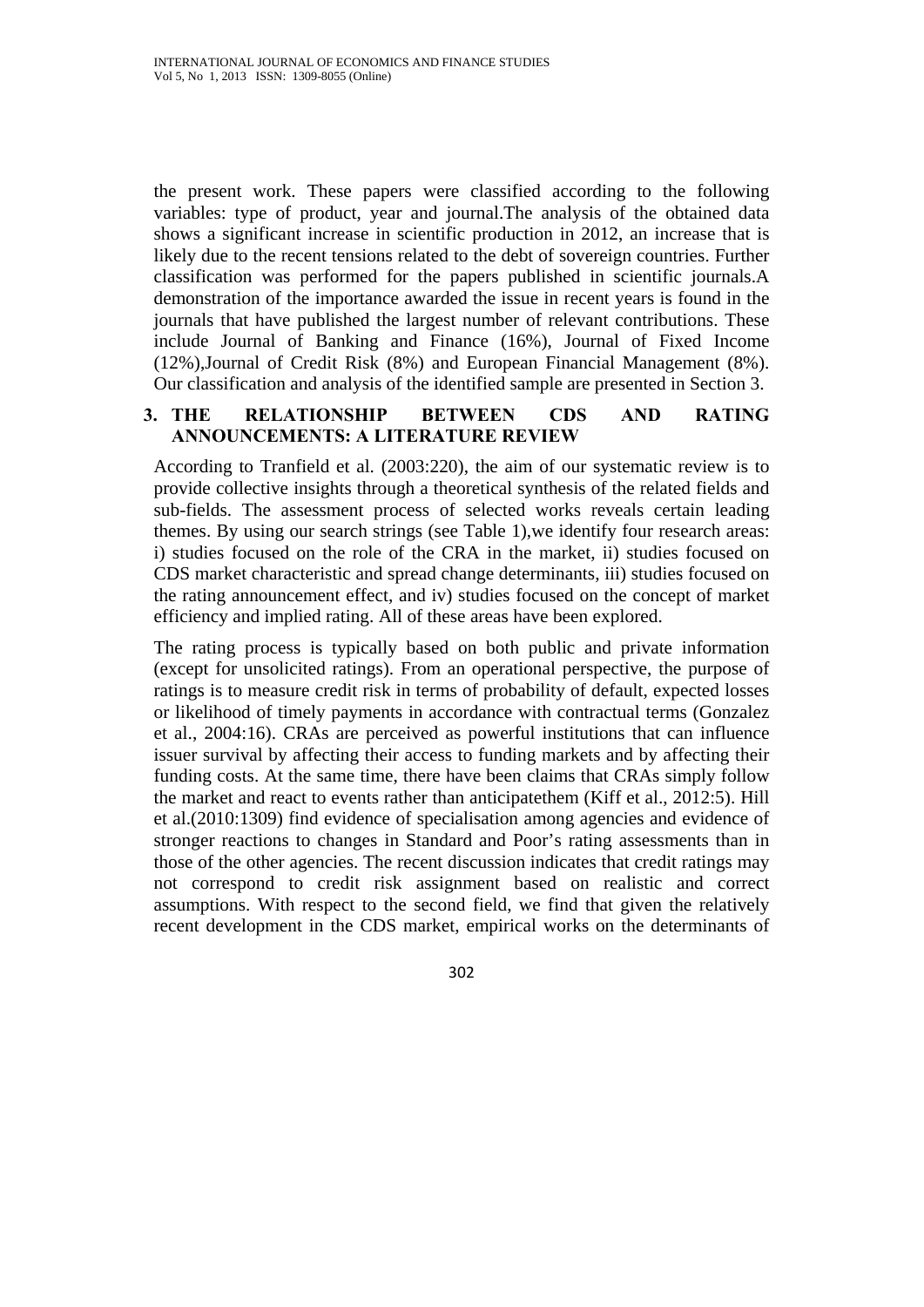credit spread changes have traditionally focused on corporate spreads. Zhang et al. (2005:5099) focus on information arising from the equity market and show that volatility and jump risk measures derived from the equity market using high frequency data, together with credit ratings, macroeconomic conditions, and firms' balance sheet information, can explain up to 77% of the total variation of CDS spreads. Di Cesare et al. (2010:5-37) provide an interesting survey of some approaches regarding the credit risk model.

On the other hand, several recent studies have investigated the effects of CRA announcements on CDS quotes. With regard to this third field, we have synthesised 3 sub-fields: the first two refer to the nature of the reference entity, and consequently, to the sample considered (corporate or sovereign), while the third also considers the price effect in other markets (as, for example, share or bond). Norden and Weber (2004:2813-2843)demonstrate the ability of markets to anticipate changes in the rating and to have a greater impact, whereby S&P and Moody's have operated the variations. Hull et al. (2004:2803) note that the CDS market anticipates all three types of negative credit events (downgrade, review for downgrade, negative outlook). Micu et al. (2006:11) instead indicate that all types of rating announcements, be they negative or positive, have a significant impact on CDS spreads.

They further argue that the impact is greatest for firms with split ratings, smallcap firms and firms rated near the threshold of investment grade. Norden (2011:20) finds that the CDS market quickly and accurately incorporates public information and that rating announcements are particularly informative when informational asymmetries are elevated. Chava et al. (2012:25)note that the stock and bond markets perceive the CDS as a viable alternative to credit ratings. Table 2 shows the main works in this area and offers a synthesis and an immediate comparison in terms of datasets, methodologies and findings.

| Table 2. Synthesis of rating reaction literature <sup>7</sup> |                                                        |               |                                    |  |  |  |
|---------------------------------------------------------------|--------------------------------------------------------|---------------|------------------------------------|--|--|--|
| <b>AUTHOR</b>                                                 | <b>DATASET</b>                                         | <b>METHOD</b> | <b>MAIN RESULTS</b>                |  |  |  |
|                                                               | Chava et al.   Sample of credit rating changes   Event |               | The results show that firms with a |  |  |  |
| (2012)                                                        | from 1998 to 2007. The full study                      |               | traded CDS have a smaller stock    |  |  |  |
|                                                               | sample consists of 1293 firms, Analysis                |               | and bond market reaction to a      |  |  |  |
|                                                               | of which 390 engage in CDS                             |               | credit rating downgrade than do    |  |  |  |
|                                                               | trading.                                               |               | firms without a traded CDS.        |  |  |  |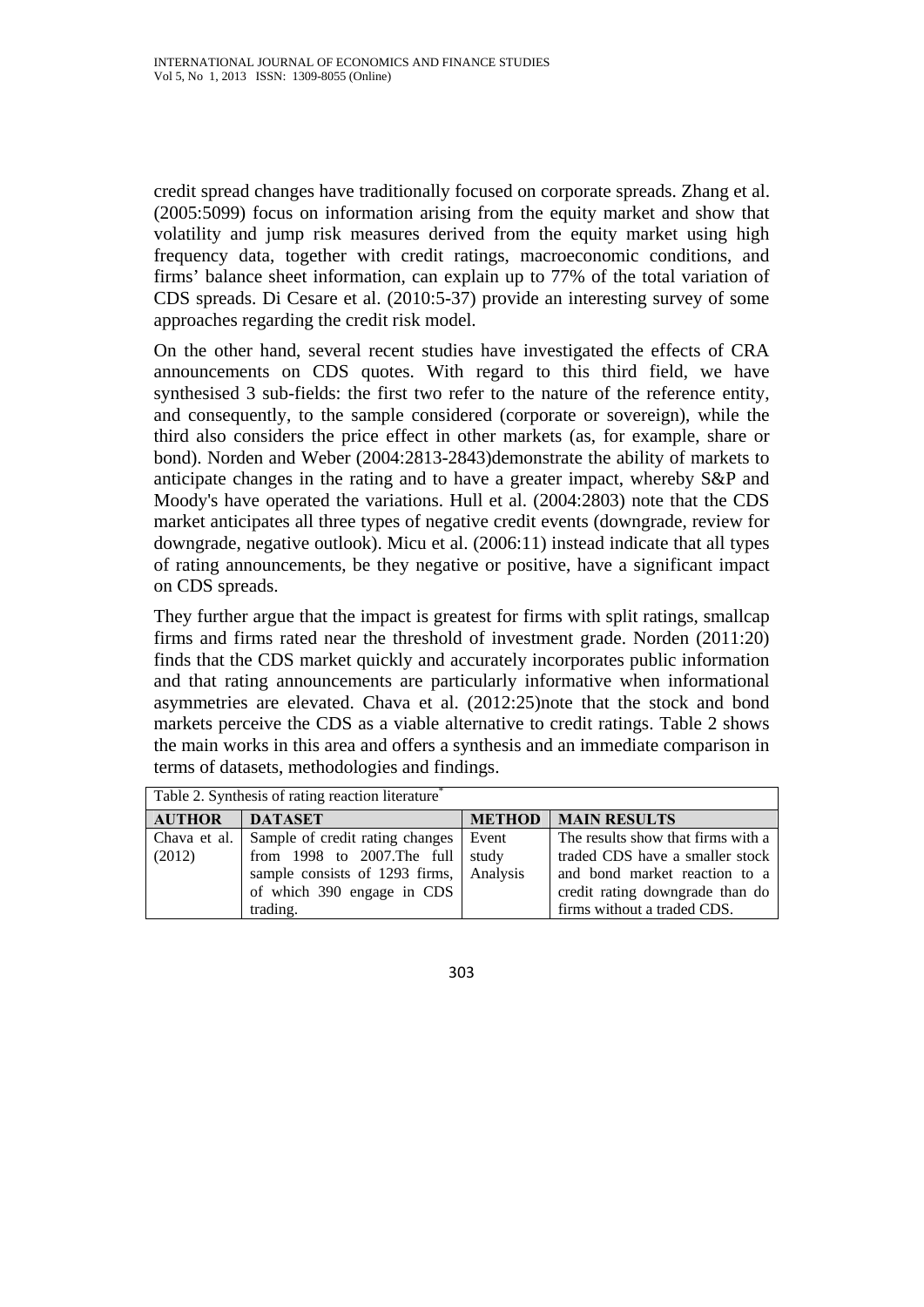| Castellano<br>and Scaccia<br>(2012) | Data cover the time period 2004<br>to 2009 and refer to 5 years<br>market-wide CDSs linked to 60<br>firms.      | Markov<br>switching<br>models | CDS quotes and their volatilities<br>before<br>increase<br>negative<br>announcements, implying<br>that<br>rating<br>negative<br>events<br>are<br>anticipated by CDS markets.                                                                                                                     |
|-------------------------------------|-----------------------------------------------------------------------------------------------------------------|-------------------------------|--------------------------------------------------------------------------------------------------------------------------------------------------------------------------------------------------------------------------------------------------------------------------------------------------|
| Burghof<br>et<br>al.<br>(2012)      | The total sample consists of 193<br>reference entities and covers the<br>period 2004 to 2011.                   | Event<br>study<br>analysis    | Both downgrades and upgrades<br>have an impact on the CDS<br>spreads.                                                                                                                                                                                                                            |
| Galil et al.<br>(2011)              | CDS data cover the period 2002<br>to 2006.                                                                      | Event<br>study<br>analysis    | CDS spreads change abnormally<br>following<br>announcements<br>of<br>rating<br>changes<br>and<br>rating<br>reviews. A larger proportion of<br>these spread changes in negative<br>related<br>be<br>events<br>can<br>to<br>contamination.                                                         |
| Cathcart<br>et<br>al. (2010)        | The CDS dataset covers the<br>period 2004 to 2010 on 298<br>U.S. based continually active<br>corporate issuers. | Event<br>study<br>analysis    | effects<br>CDS<br>price<br>were<br>considerably greater in the pre-<br>and document<br>crisis era<br>a<br>spillover<br>effect<br>possible<br>of<br>reputational damage onto<br>the<br>bond rating services of the CRAs.                                                                          |
| Micu et al.<br>(2006)               | The CDS dataset refers to 439<br>issuers and 2014 relatedrating<br>announcements.                               | Event<br>study<br>analysis    | All<br>types<br>of<br>rating<br>announcements, including<br>changes in outlook, have a<br>significant<br>impact<br><b>CDS</b><br>on<br>spreads. The price impact is<br>greatest for firms<br>with split<br>ratings, smallcap firms and firms<br>rated near the threshold of<br>investment grade. |
| Lehnert<br>et<br>al. (2006)         | All reference entities included<br>in the TRAC-X Europe index of<br>J.P. Morgan for the period 2000<br>to 2003. | Event<br>study<br>analysis    | Downgrades<br>and<br>negative<br>outlooks<br>contain<br>significant<br>information, but find no evidence<br>announcements<br>that<br>are<br>anticipated by participants in the<br>CDS market.<br>* We summarise the sample by selecting only main works. The corresponding author can provide    |

We summarise the sample by selecting only main works. The corresponding author can provide a full list of references upon request.

In our sample, we isolate the fourth field of implied ratings (IRs) (see Table 3).The aim of the market implied rating is to provide, in contrast to the standard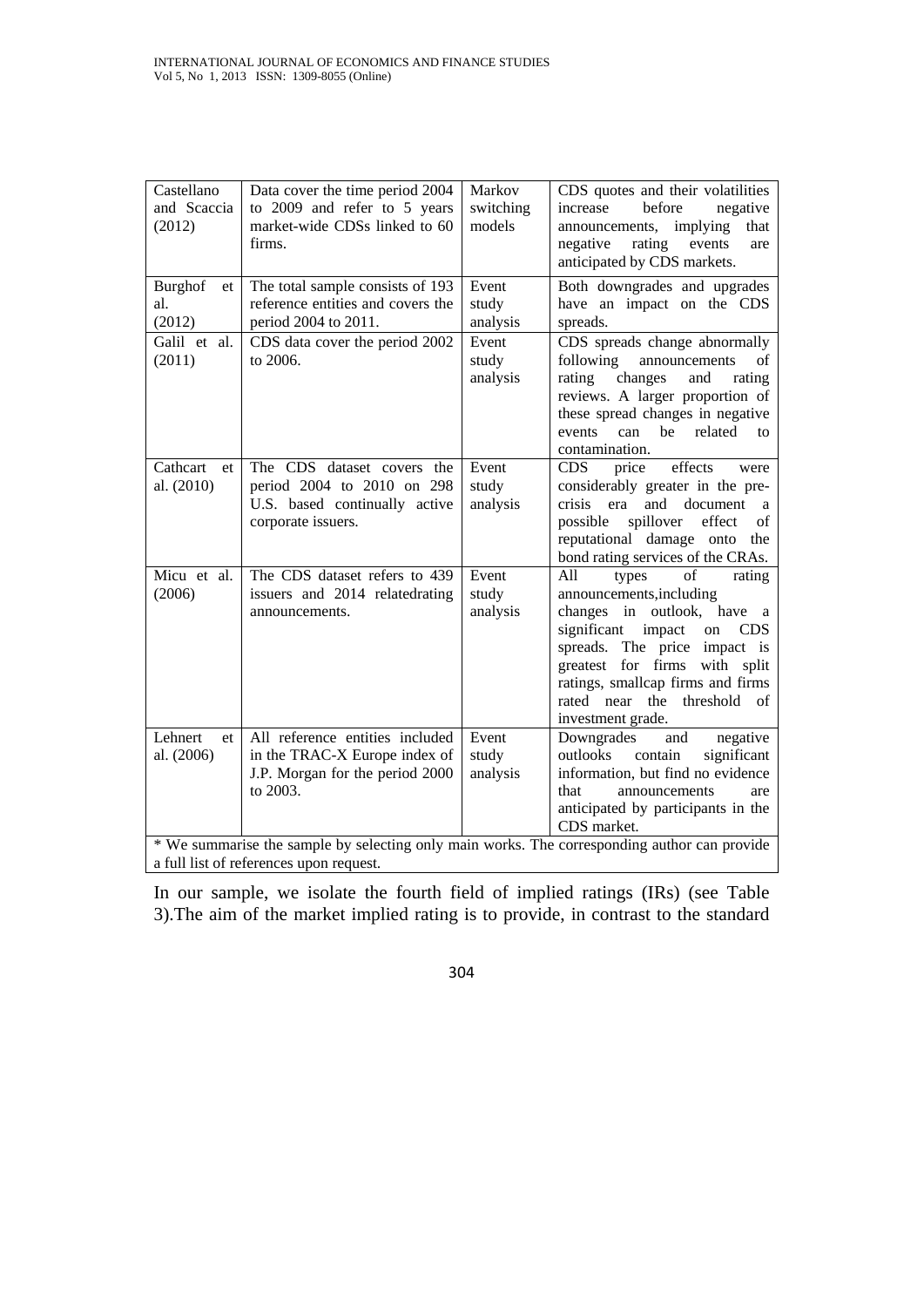official rating, market-based indicators of credit quality at short and medium terms. The growing attention to this alternative formulation is demonstrated by the major rating agencies (such as Moody's and Fitch) focusing on the development of a suite of market implied ratings.

| Table 3. Synthesis of IRs literature <sup>*</sup>                                        |                                                                                                                                 |                                                |                                                                                                                                                                                                                                                                                        |  |  |  |
|------------------------------------------------------------------------------------------|---------------------------------------------------------------------------------------------------------------------------------|------------------------------------------------|----------------------------------------------------------------------------------------------------------------------------------------------------------------------------------------------------------------------------------------------------------------------------------------|--|--|--|
| <b>AUTHOR</b>                                                                            | <b>DATASET</b>                                                                                                                  | <b>METHOD</b>                                  | <b>MAIN RESULTS</b>                                                                                                                                                                                                                                                                    |  |  |  |
| Castellano<br>et l<br>al. (2012)                                                         | The sample consists<br>ofCDS quotes of 75<br>firms for the period<br>2004 to 2009.                                              | Non-<br>parametric<br>mapping                  | <b>Results</b><br>show<br>that<br>there<br>are<br>misalignments between IRs and official<br>ratings, which become more pronounced<br>during the years of the sample<br>characterised by financial turmoil.                                                                             |  |  |  |
| Kou<br>et<br>al.<br>(2008)                                                               | The sample consists<br>of4183 bond issues<br>and cover the period<br>1988 to 1998.                                              | Spread-<br>implied<br>rating                   | Results show that spread-implied ratings<br>are able to predict the future movements<br>of agency ratings.                                                                                                                                                                             |  |  |  |
| Remolona<br>et l<br>al. (2008)                                                           | The sample refers to<br>and/or<br>27<br>small<br>emerging<br>countries<br>for the period 2002 to<br>2006.                       | Ratings-<br>implied<br>expected<br>loss (RIEL) | The results show evidence to support the<br>intolerance<br>debt<br>and<br>original<br>sin<br>explanations for country risk. The new<br>measure of expected loss from sovereign<br>defaults with stand-alone credit ratings<br>more informative for measuring<br>is.<br>sovereign risk. |  |  |  |
| Chan-Lau<br>(2003)                                                                       | The dataset includes<br><b>CDS</b><br>spreads<br><sub>on</sub><br>Argentina's sovereign<br>debt for the period<br>1998 to 2001. | Maximum<br>recovery<br>rate                    | The results indicate that the correlation<br>between the maximum recovery rate and<br>default probabilities turn negative in<br>advance of the credit event and that they<br>can be used for constructing early<br>warning indicators of debt default.                                 |  |  |  |
| * We summarise the sample by selecting only the main works. The corresponding author can |                                                                                                                                 |                                                |                                                                                                                                                                                                                                                                                        |  |  |  |

provide a full list of references upon request.

## **4. CONCLUSIVE REMARKS AND FURTHER RESEARCH DIRECTIONS**

While the literature shows increasing attention toward the relationship between CDS and rating announcements, there are no final and unanimously shared results. Accordingly, we present a systematic literature review. Our map of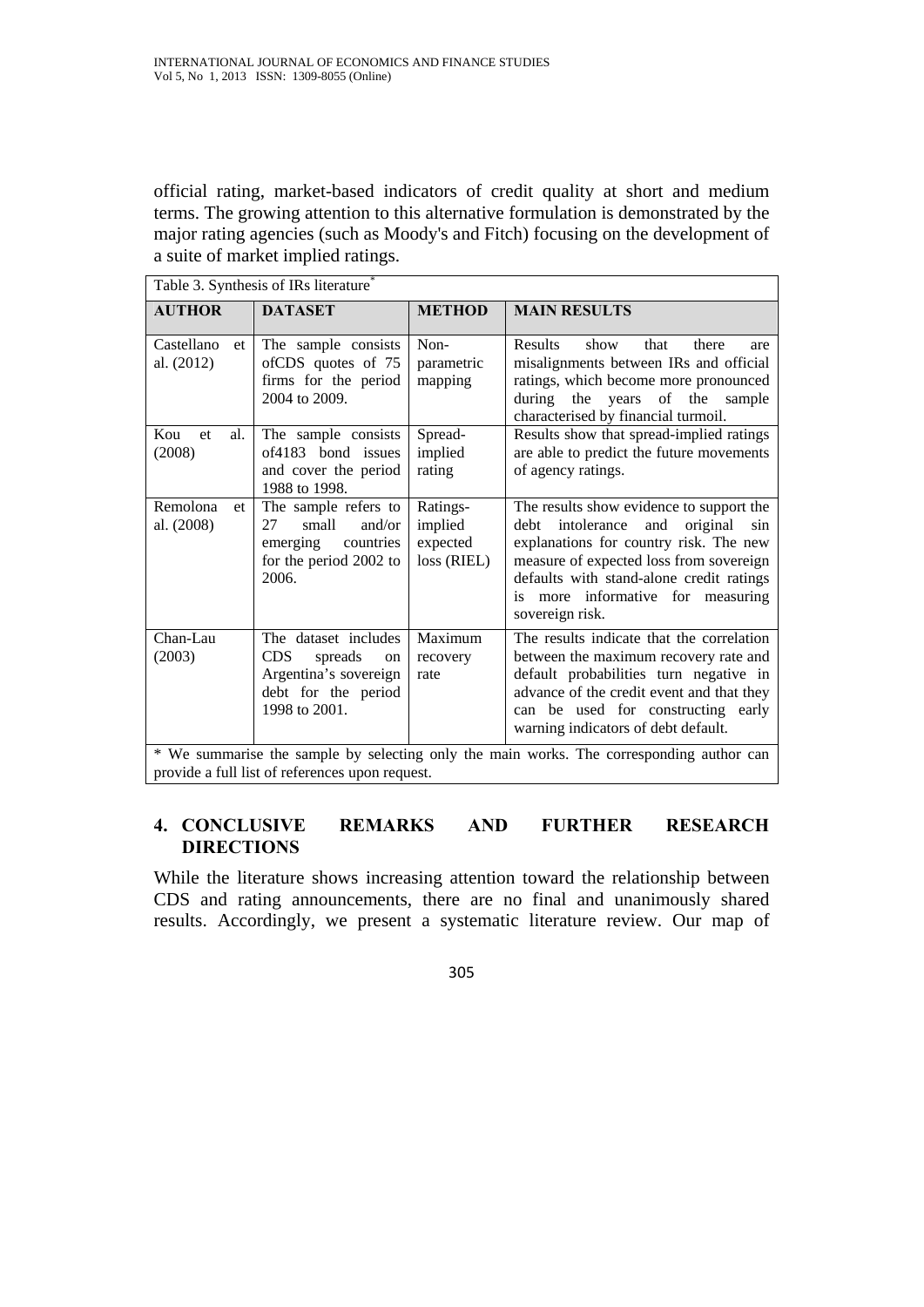literature demonstrates that there has been growing attention with respect to this field since the 2007 financial crisis and that such attention may have changed the response to rating news and the reputation of CRAs. From a methodological level, most of the above studies investigate the effects of rating announcements using the event-study (ES) methodology. In particular, our review emphasises that only a recent study offers a different method (Castellano and Scaccia, 2012: 239-264). Such a finding may represent a breaking point from other methodologies.

The works based on the ES methodology show some problem with regard to kurtosis and volatility clustering, which is commonly observed in CDS spreadtime series. Accordingly, all works based on the ES method can result in abnormal results or inaccurate representations. With regard to the database source of CDS quotes, our review allows us to observe that the authors use different sources for data. Starting from the considerations of Mayordomo et al. (2010:1), it is possible to identify systematic differences among the data sets (as, for example, Markit, GFI, JP Morgan). The presence of different prices in different databases may cause problems with reliability and comparability of the studies. This is also true if we consider a corporate or sovereign CDS sample. The different characteristics in terms of liquidity and exchanges could lead to different results. Future research directions are therefore needed to identify the best method and the best dataset for exploring the relationship between CDS and rating news.

Our map of the literature indicates the recent implementation of IR models as alternatives for official models. IRs can be considered an alternative way to measure credit risk from the market and from its capability to adjust quickly and react to public and private news. The recent implementation of this measurement by the most important CRAs confirms that IRs may be a valid instrument for integrating the actual credit risk models and for providing valid information to the market operators based not only on the long term but the short term as well. This could be an important change in CRAs and market perspective, and for this reason, further research is needed.

Furthermore, from the analysis of the existing literature, we find that the recent financial crisis may have caused the recent important emphasis on the market efficiency theory. Starting from the argument that even if CDS are able to anticipate rating news, this does not provide added value nor does it mean that the market would be able to incorporate information (including those available to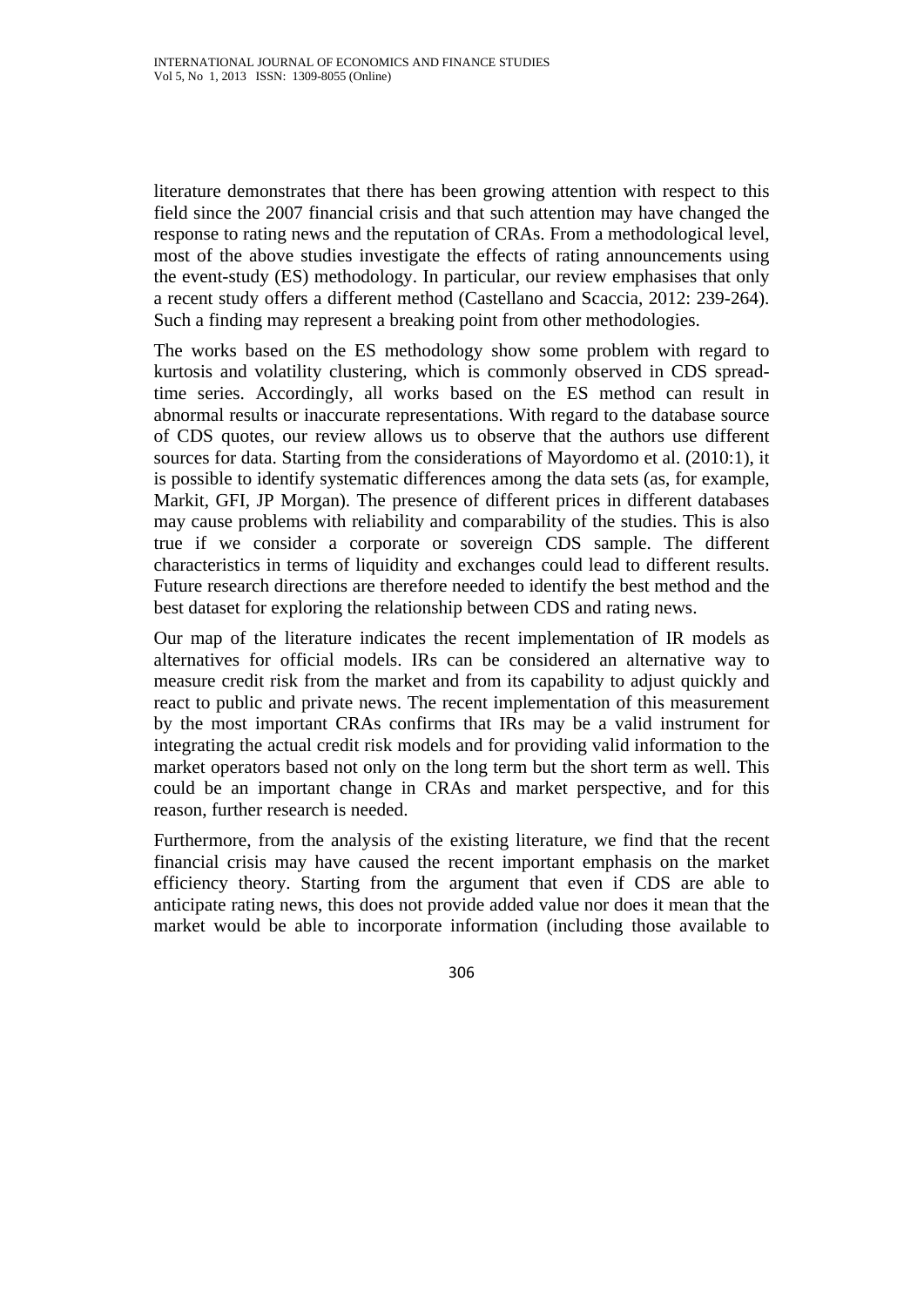CRAs) quickly and accurately. Moreover, the fact that CRAs must have access to public and private information and that the market may still be able to anticipate CRAs suggests there exist some important doubts that deserve investigation. As the current state of research in this area does not allow us to reach conclusions regarding the above issue, this seems an interesting aspect to be explored in the future.

## **BIBLIOGRAPHY**

Burghof, Hans Peter, Philipp Johannes Schneider and Andreas Wengner (2012), "The impact of credit rating announcements on corporate's Credit Default Swap Spread – Are there intra-industry effects observable?", http://ssrn.com/abstract=2084916, [Accessed 19.04.2013].

Castellano, Rosella and Luisa Scaccia (2012), "CDS and rating announcements: changing signaling during the crisis?", *Review of Managerial Science*, Vol. 6, No.3, pp. 239-264.

Castellano, Rosella and Rosella Giacometti (2012), "Credit Default Swaps: Implied Ratings versus Official Ones", *Quarterly Journal of Operations Research*, Vol. 10, No. 2, pp. 163-180.

Cathcart, Lara, Lina El-Jahel and Leo Evans (2010), "The Credit Rating Crisis and the Informational Content of Corporate Credit Ratings", http://ssrn.com/abstract=1729231, [Accessed 19.04.2013].

Chan-Lau, Jorge (2003), "Anticipating Credit Events Using Credit Default Swaps with an Application to Sovereign Debt Crises", *International Monetary Fund Working Paper 03/106*. Washington D.C.: IMF.

Chava, Sudheer, Rohan Ganduri and Chayawat Ornthanalai (2012), "Are Credit Ratings Still Relevant?", http://ssrn.com/abstract=2023998, [Accessed 19.04.2013].

Di Cesare, Antonio (2006), "Do Market-Based Indicators Anticipate Rating Agencies? Evidence for International Banks", *Economic Notes*, Vol. 35, No. 1, pp. 121-50.

Di Cesare, Antonio and Giovanni Guazzarotti (2010), "An analysis of the determinants of credit default swap spread changes before and during the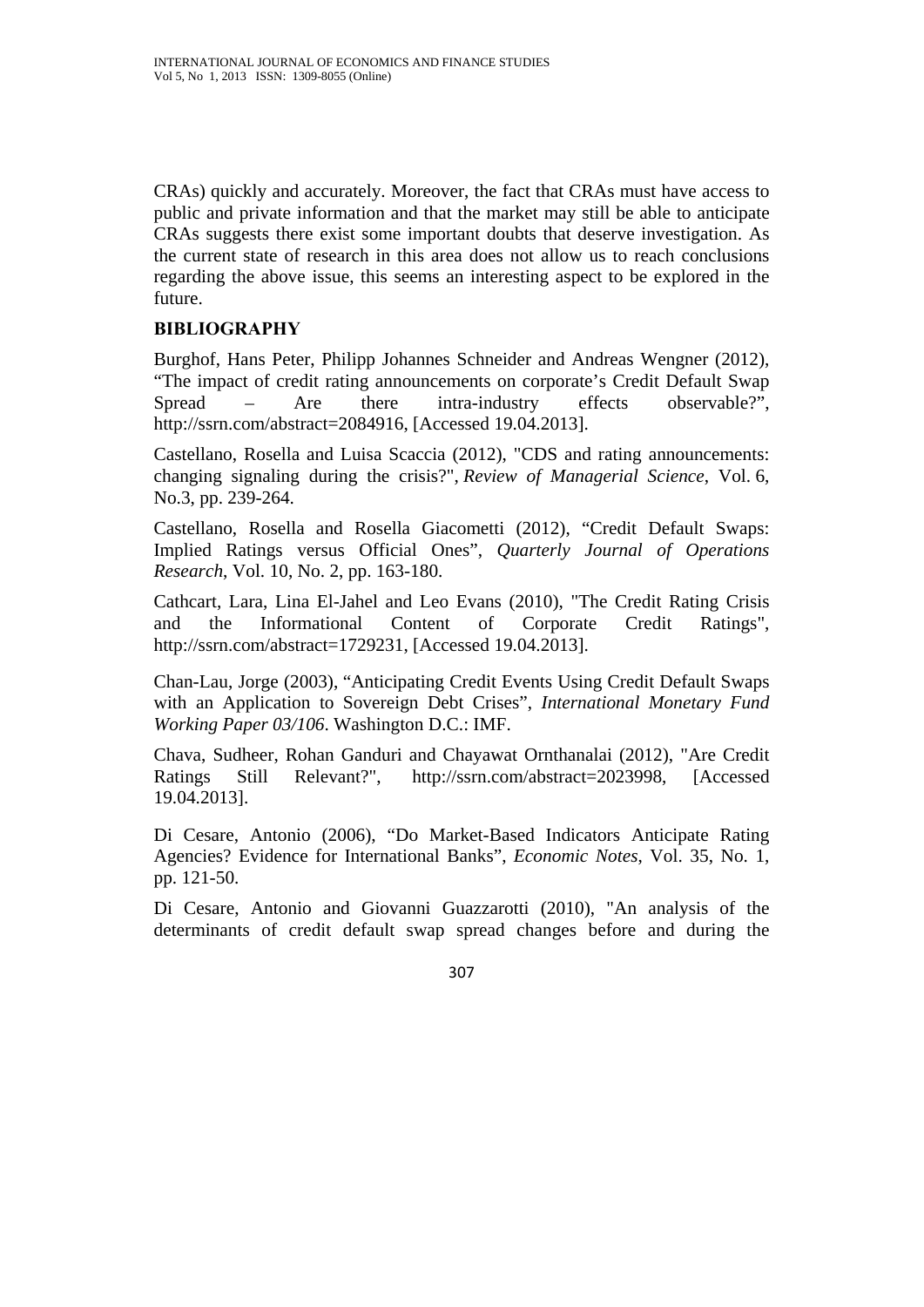subprime financial turmoil", *Bank of Italy Temi di discussione Working Paper 749*. Rome: Bank of Italy.

Galil, Koresh and Gil Soffer (2011), "Good news, bad news and rating announcements: An empirical investigation", *Journal of Banking & Finance*, Vol. 35, No. 11, pp. 3101-3119.

Gonzalez, Fernando, Francois Haas, Johannes Persson, Liliana Toledo, Martin Violi and Carmen Zins (2004), "Market dynamics associated with credit ratings: A literature review", *European Central Banking Occasional Paper 16*. Frankfurt: ECB.

Hill, Paula and Robert Faff (2010), "The market impact of relative agency activity in the sovereign ratings market", *Journal of Business Finance & Accounting*, Vol. 37, No. 9-10, pp. 1309-1347.

Hull, John, Mirela Predescu and Alan White (2004), "The relationship between credit default swap spreads, bond yields, and credit rating announcements", *Journal of Banking & Finance*, Vol. 28, No.11, pp. 2789-2811.

Kiff, John, Sylwia Barbara Nowak and Liliana Schumacher (2012), "Are Rating Agencies Powerful? An Investigation into the Impact and Accuracy of Sovereign Ratings", *International Monetary Fund Working Paper 12/23*. Washington D.C.: IMF.

Kou, Jianming and Simone Varotto (2004), "Predicting Agency Rating Movements with Spread Implied Ratings", *European Financial Management*, Vol. 14, No. 3, pp. 503-527.

Lehnert, Thorsten and Frederick Neske (2006), "On the Relationship between Credit Rating Announcements and Credit Default Swap Spreads for European Reference Entities", *Journal of Credit risk*, Vol. 2, No. 2, pp.83-90.

Mayordomo, Sergio, Juan Ignacio Peña and Eduardo S. Schwartz (2010). "Are all credit default swap databases equal?", *National Bureau of Economic Research Working Paper 16590*. Cambridge:NBER

Meho, Lokman and Kiduk Yang (2007), "Impact of data sources on citation counts and rankings of LIS faculty: Web of Science versus Scopus and Google